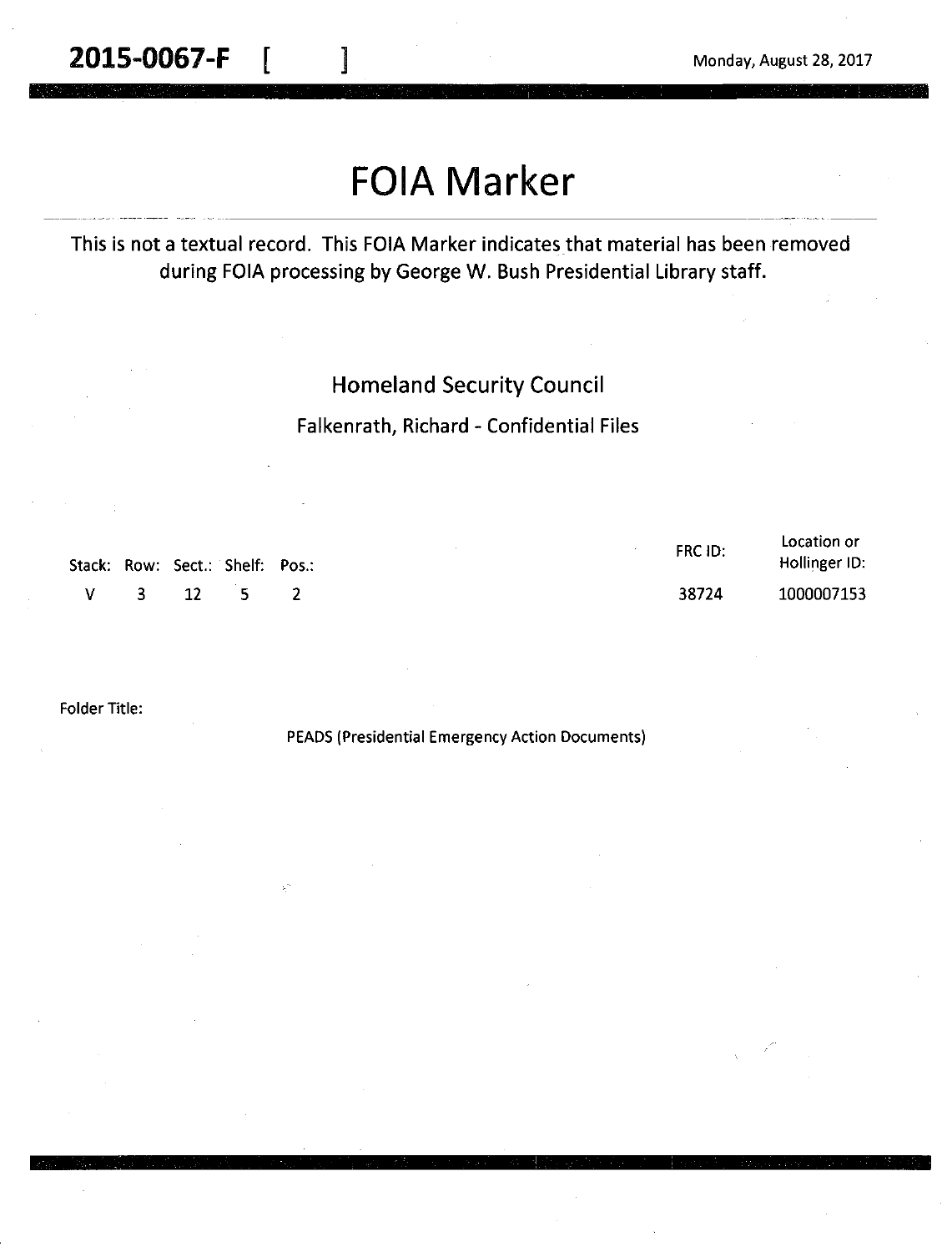# Withdrawn/Redacted Material The George W. Bush Library

| <b>DOCUMENT</b><br>NO. | <b>FORM</b> | <b>SUBJECT/TITLE</b>                                                                    | <b>PAGES</b> | <b>DATE</b>       | <b>RESTRICTION(S)</b>     |
|------------------------|-------------|-----------------------------------------------------------------------------------------|--------------|-------------------|---------------------------|
| 002                    | Memorandum  | [Memorandum] - To: David Aidekman - From:<br>Catherine Light                            |              | 10/10/2002 P1/b1; |                           |
| 003                    | CD.         | Presidential Emergency Action Documents (PEADS) -<br>PEADs 1989 (Exemplar 3) Copy 1.doc | 430          | 04/1989           | P1/b1; P5;<br>Transferred |
| 004                    | CD          | Presidential Emergency Action Documents (PEADS) -<br>PEADs 1989 (Exemplar Redline).doc  | 432          | 04/1989           | P1/b1; P5:<br>Transferred |

#### **COLLECTION TITLE: Homeland Security Council SERIES: Falkenrath, Richard** - **Confidential Files FOLDER TITLE: PEADS (Presidential Emergency Action Documents)**  FRC ID: **38724**

Presidential Records Act- (44 U.S.C. 2204(a)]

RESTRICTION CODES

Freedom of Information Act- IS U.S.C. 552(b))

- P1 National Security Classified Information [(a)(1) of the PRA]
- P2 Relating to the appointment to Federal office  $[(a)(2)$  of the PRA]
- P3 Release would violate a Federal statute [(a)(3) of the PRA]
- P4 Release would disclose trade secrets or confidential commercial or financial information ((a)(4) of the PRA]
- PS Release would disclose confidential advice between the President and his advisors, or between such advisors [a)(5) of the PRA]
- P6 Release would constitute a clearly unwarranted invasion of personal privacy [(a)(6) of the PRA)
- PRM. Personal record misfile defined in accordance with 44 U.S.C. 2201(3).

#### Deed of Gift Restrictions

- A. Closed by Executive Order 13526 governing access to national security information.
- B. Closed by statute or by the agency which originated the document.
- C. Closed in accordance with restrictions contained in donor's deed of gift.
- $b(1)$  National security classified information  $(a)(1)$  of the FOIA)
- b(2) Release would disclose internal personnel rules and practices of an agency ((b)(2) of the FOIAJ
- $b(3)$  Release would violate a Federal statute  $[(b)(3)$  of the FOIA]
- b(4) Release would disclose trade secrets or confidential or financial information J(b)(4) of the FOIAJ
- b(6) Release would constitute a clearly unwarranted invasion of personal privacy ((b)(6) of the FOIAJ
- b(7) Release would disclose information compiled for law enforcement purposes ((b)(7) of the FOIAJ
- b(S) Release would disclose information concerning the regulation of financial institutions ((b)(8) of the FOIA)
- b(9) Release would disclose geological or geophysical information concerning wells ((b)(9) of the FOIA)

Records Not Subject to FOIA

Court Sealed - The document is withheld under a court seal and is not subject to the Freedom of Information Act.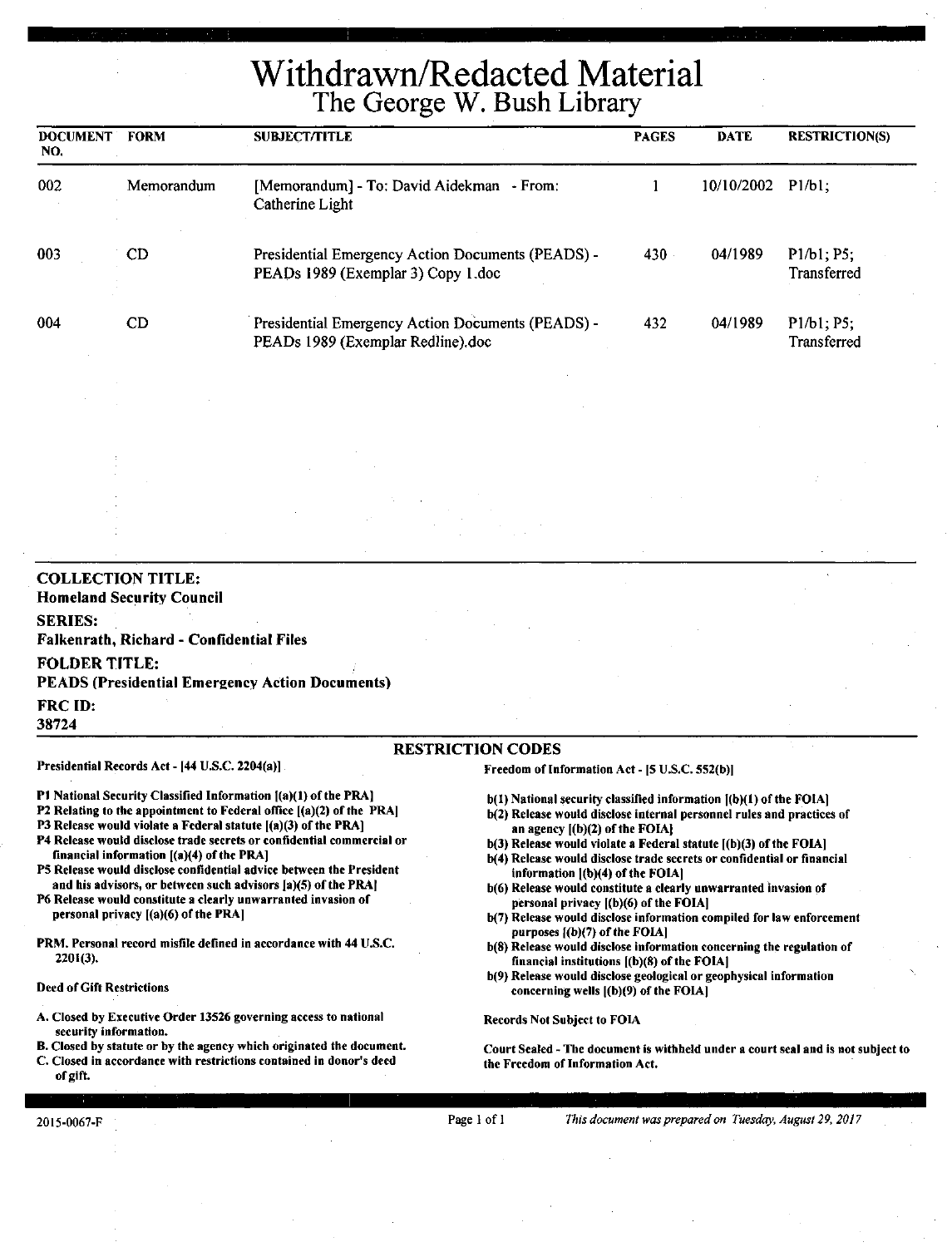|                                            |                                   |                                   | FEDERAL EMERGENCY MANAGEMENT AGENCY<br><b>CLASSIFIED DOCUMENT ACCOUNTABILITY RECORD</b>  |                                                                                                                  |                                           | DATE<br>2002/10/11                |                   |
|--------------------------------------------|-----------------------------------|-----------------------------------|------------------------------------------------------------------------------------------|------------------------------------------------------------------------------------------------------------------|-------------------------------------------|-----------------------------------|-------------------|
|                                            |                                   |                                   | SECTION I. GENERAL                                                                       |                                                                                                                  |                                           |                                   |                   |
| TO.<br>DATE RECEIVED                       |                                   | <b>SUSPENSE DATE</b>              |                                                                                          | RETURN TO: FEDERAL EMERGENCY MANAGEMENT AGENCY<br>ATTN: DOCUMENT CONTROL<br>500 C STREET<br>WASHINGTON, DC 20472 |                                           |                                   |                   |
| October 11, 2002                           |                                   |                                   |                                                                                          | REVIEW DATE                                                                                                      |                                           | REGISTERED MAIL NO.               |                   |
| CONTROL, LOG<br>OR FILE NO.                | <b>CLASSIFI-</b><br><b>CATION</b> | <b>NUMBER OF</b><br><b>COPIES</b> |                                                                                          | DESCRIPTION (Type, File Ref., Unclassified Subject<br>or Short Title and Number of Indorsements/Incla)           |                                           | <b>DATE OF</b><br><b>DOCUMENT</b> | <b>ORIGINATOR</b> |
| T6-2002-0258                               | Top Secret                        | - 1                               |                                                                                          | MEMORADUM FOR D. AIDEKMAN FROM C. LIGHT W/ TWO CD'S<br>(G-047-02 AND G-051-02, TITAN) (MEMO DATED 10/10/2002)    |                                           | 2002/10/11                        | Ņβ                |
|                                            |                                   |                                   |                                                                                          |                                                                                                                  |                                           |                                   |                   |
|                                            |                                   |                                   |                                                                                          |                                                                                                                  |                                           |                                   |                   |
|                                            |                                   |                                   |                                                                                          |                                                                                                                  |                                           |                                   |                   |
| ATTN: AIDEKMAN,                            |                                   | D.                                |                                                                                          |                                                                                                                  |                                           |                                   |                   |
|                                            |                                   |                                   |                                                                                          |                                                                                                                  |                                           |                                   |                   |
|                                            |                                   |                                   |                                                                                          |                                                                                                                  |                                           |                                   |                   |
|                                            |                                   |                                   | SECTION II. ROUTING                                                                      |                                                                                                                  |                                           |                                   |                   |
| TO.                                        |                                   | COPY NO.                          | DATE                                                                                     | PRINTED NAME                                                                                                     |                                           | <b>SIGNATURE</b>                  |                   |
| 1. Office of Homeland Security             |                                   | 00i                               |                                                                                          |                                                                                                                  |                                           |                                   |                   |
| $\overline{2}$<br>টি.                      |                                   |                                   |                                                                                          |                                                                                                                  |                                           |                                   |                   |
| T                                          |                                   |                                   |                                                                                          |                                                                                                                  |                                           |                                   |                   |
| $\overline{\mathbf{5}}$                    |                                   |                                   |                                                                                          |                                                                                                                  |                                           |                                   |                   |
|                                            |                                   |                                   |                                                                                          |                                                                                                                  |                                           |                                   |                   |
| <b>MATERIAL DESCRIBED HEREON HAS BEEN:</b> |                                   |                                   | SECTION III. DESTRUCTION CERTIFICATE (Check appropriate block)                           |                                                                                                                  |                                           |                                   |                   |
|                                            | $\Box$ DESTROYED                  |                                   | <b>D</b> TORN IN HALF AND PLACED IN A CLASSIFIED WASTE CONTAINER                         |                                                                                                                  |                                           |                                   |                   |
| OFFICE SYMBOL                              |                                   | DATE                              |                                                                                          | PRINTED NAME OF DESTRUCTION AUTHORITY                                                                            |                                           | <b>SIGNATURE</b>                  |                   |
| DESTRUCTION RECORD NO.                     |                                   | DATE                              | PRINTED NAME OF CERTIFYING/DESTR. OFF.                                                   |                                                                                                                  | <b>SIGNATURE</b>                          |                                   |                   |
| <b>PAGE OR COPY NUMBER</b>                 |                                   | DATE                              |                                                                                          | PRINTED NAME OF WITNESSING OFFICIAL                                                                              |                                           | <b>SIGNATURE</b>                  |                   |
| NUMBER OF COPIES TO BE REPRODUCED          |                                   |                                   | SECTION IV. REPRODUCTION AUTHORITY<br><b>AUTHORIZED BY</b>                               |                                                                                                                  | DATE                                      |                                   |                   |
|                                            |                                   |                                   | <b>SECTION V. RECEIPT/TRACER ACTION (Check appropriate block)</b>                        |                                                                                                                  |                                           |                                   |                   |
| $\Box$ RECEIPT OF DOCUMENT(S) ACKNOWLEDGED |                                   |                                   | $\Box$ TRACER ACTION: SIGNED RECEIPT FOR MATERIAL DESCRIBED ABOVE HAS NOT BEEN RECEIVED. |                                                                                                                  | $\Box$ DOCUMENT(S) HAVE NOT BEEN RECEIVED |                                   |                   |
| DATE                                       |                                   |                                   | PRINTED NAME, GRADE OR TITLE                                                             |                                                                                                                  |                                           | <b>SIGNATURE</b>                  |                   |
| <b>COMMENTS</b>                            |                                   |                                   |                                                                                          |                                                                                                                  |                                           |                                   |                   |

 $\hat{\mathcal{A}}$ 

 $\mathbf{I}$ 

CONTROL NO.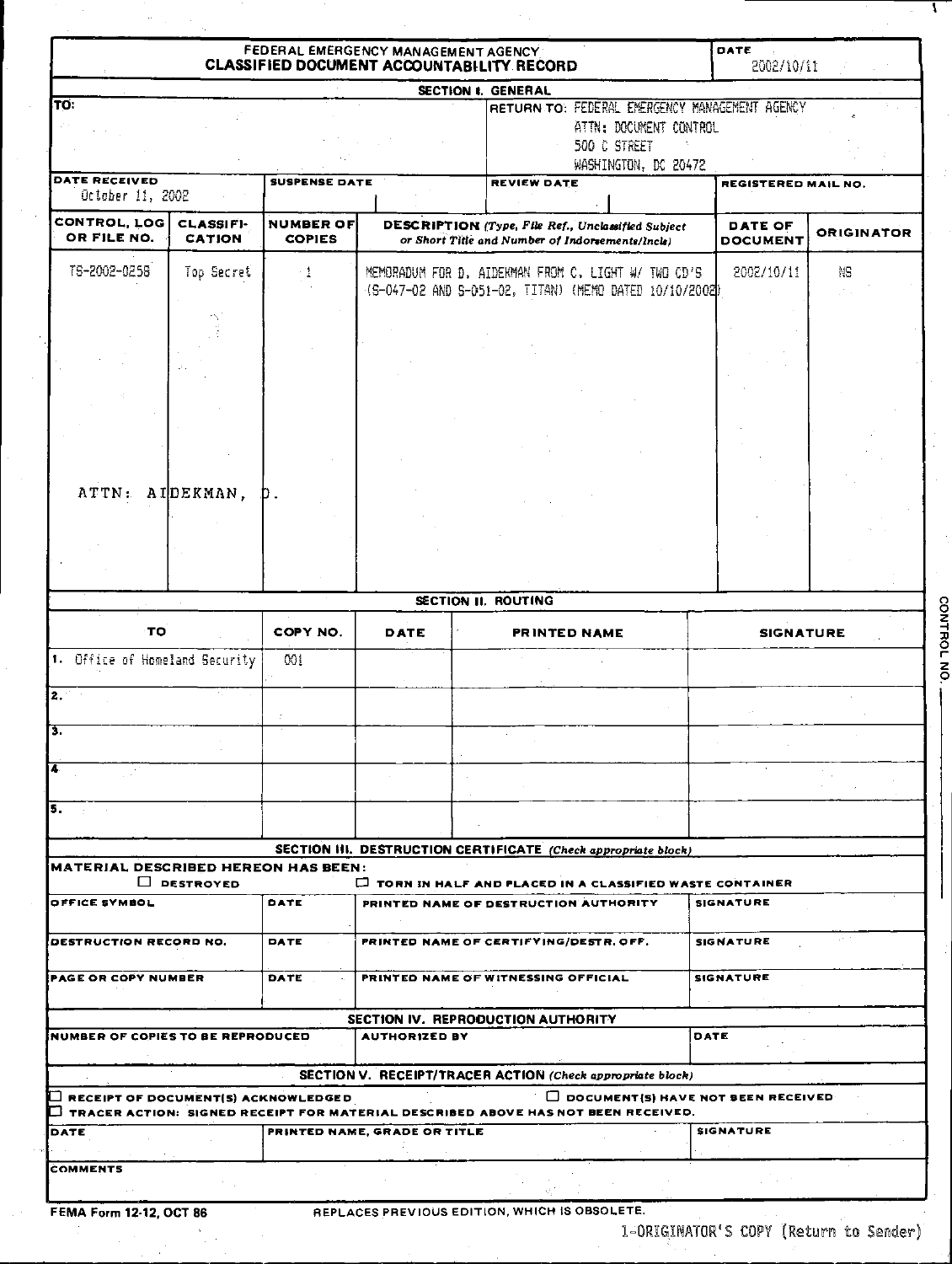|                                            |                  |                      | FEDERAL EMERGENCY MANAGEMENT AGENCY<br>CLASSIFIED DOCUMENT ACCOUNTABILITY RECORD |                                                                                                                                  |      | DATE<br>$\mathcal{P}^{\mathcal{C}}$<br>2002/10/11 |                   |
|--------------------------------------------|------------------|----------------------|----------------------------------------------------------------------------------|----------------------------------------------------------------------------------------------------------------------------------|------|---------------------------------------------------|-------------------|
|                                            |                  |                      |                                                                                  | SECTION I. GENERAL                                                                                                               |      |                                                   |                   |
| TO:                                        |                  |                      |                                                                                  | <b>RETURN TO: FELERAL EKERGENCY MANAGEMENT AGENCY</b><br>ATTN: DOCUTENT CONTROL<br>500 C STREET<br>かき 岩石<br>WASHINGTON, DC 20472 |      |                                                   |                   |
| DATE RECEIVED<br>October 11, 2002          |                  | <b>SUSPENSE DATE</b> |                                                                                  | REVIEW DATE                                                                                                                      |      | REGISTERED MAIL NO                                |                   |
| CONTROL, LOG<br>OR FILE NO.                | <b>CLASSIFI-</b> | NUMBER OF            |                                                                                  | DESCRIPTION (Type, File Ref., Unclassified Subject                                                                               |      | DATE OF                                           | <b>ORIGINATOR</b> |
|                                            | <b>CATION</b>    | <b>COPIES</b>        |                                                                                  | or Short Title and Number of Indorsements/Incls)                                                                                 |      | <b>DOCUMENT</b>                                   |                   |
| TS-2002-0258                               | Top Secret       | f                    |                                                                                  | HEMORADUM FOR D. AIDENMAN FROM C. LIGHT N/ TWO CD'S<br>(S-047-02 AND S-051-02, TITAN) (NEND DATED 10/10/2002)                    |      | 2002/10/11                                        | ' NČ              |
|                                            |                  |                      |                                                                                  |                                                                                                                                  |      |                                                   |                   |
|                                            |                  |                      |                                                                                  |                                                                                                                                  |      |                                                   |                   |
|                                            |                  |                      |                                                                                  |                                                                                                                                  |      |                                                   |                   |
|                                            |                  |                      |                                                                                  |                                                                                                                                  |      |                                                   |                   |
| ATTN:                                      | AIDEKMAN,        | IJ.                  |                                                                                  |                                                                                                                                  |      |                                                   |                   |
|                                            |                  |                      |                                                                                  |                                                                                                                                  |      |                                                   |                   |
|                                            |                  |                      |                                                                                  | <b>Book of Additional Company of</b>                                                                                             |      |                                                   |                   |
|                                            |                  |                      |                                                                                  | <b>SECTION H. ROUTING</b>                                                                                                        |      |                                                   |                   |
| TO.                                        |                  | COPY NO.             | DATE                                                                             | PRINTED NAME                                                                                                                     |      | <b>SIGNATURE</b>                                  |                   |
| 1. Office of Momeland Security             |                  | 001                  |                                                                                  |                                                                                                                                  |      |                                                   |                   |
| İ2.                                        |                  |                      |                                                                                  |                                                                                                                                  |      |                                                   |                   |
| Β.                                         |                  |                      |                                                                                  |                                                                                                                                  |      |                                                   |                   |
| Ĩ4                                         |                  |                      |                                                                                  |                                                                                                                                  |      |                                                   |                   |
| 5.                                         |                  |                      |                                                                                  |                                                                                                                                  |      |                                                   |                   |
|                                            |                  |                      |                                                                                  | SECTION III. DESTRUCTION CERTIFICATE (Check appropriate block)                                                                   |      |                                                   |                   |
| <b>MATERIAL DESCRIBED HEREON HAS BEEN:</b> | D DESTROYED      |                      |                                                                                  | <b>TORN IN HALF AND PLACED IN A CLASSIFIED WASTE CONTAINER</b>                                                                   |      |                                                   |                   |
| <b>OFFICE SYMBOL</b>                       |                  | DATE                 |                                                                                  | PRINTED NAME OF DESTRUCTION AUTHORITY                                                                                            |      | SIGNATURE                                         |                   |
| <b>DESTRUCTION RECORD NO.</b>              |                  | DATE                 |                                                                                  | PRINTED NAME OF CERTIFYING/DESTR. OFF.                                                                                           |      | <b>SIGNATURE</b>                                  |                   |
| <b>PAGE OR COPY NUMBER</b>                 |                  | DATE                 |                                                                                  | PRINTED NAME OF WITNESSING OFFICIAL                                                                                              |      | <b>SIGNATURE</b>                                  |                   |
| NUMBER OF COPIES TO BE REPRODUCED          |                  |                      | <b>AUTHORIZED BY</b>                                                             | SECTION IV. REPRODUCTION AUTHORITY                                                                                               | DATE |                                                   |                   |
|                                            |                  |                      |                                                                                  |                                                                                                                                  |      |                                                   |                   |
| RECEIPT OF DOCUMENT(S) ACKNOWLEDGED        |                  |                      |                                                                                  | SECTION V. RECEIPT/TRACER ACTION (Check appropriate block)<br>$\Box$ DOCUMENT(S) HAVE NOT BEEN RECEIVED                          |      |                                                   |                   |
| DATE                                       |                  |                      | PRINTED NAME, GRADE OR TITLE                                                     | TRACER ACTION: SIGNED RECEIPT FOR MATERIAL DESCRIBED ABOVE HAS NOT BEEN RECEIVED.                                                |      | <b>SIGNATURE</b>                                  |                   |
|                                            |                  |                      |                                                                                  |                                                                                                                                  |      |                                                   |                   |
| COMMENTS                                   |                  |                      |                                                                                  | Standard Bank<br>的 (微气                                                                                                           |      |                                                   |                   |

FEMA Form 12-12, OCT 86

神能

t.

REPLACES PREVIOUS EDITION, WHICH IS OBSOLETE.

 $\bar{z}$ 

 $\mathcal{A}^{\pm}$  $\gamma_{\rm d}$ 

CONTROL NO.

r.

 $\frac{1}{\frac{1}{\sqrt{2}}}$ 

ī,

 $\mathcal{F}_\mathrm{c}$ 

 $\frac{d^2}{dt^2}$ 

 $\sim 10^{-2}$ 

 $\frac{d}{dt}$  .

 $\frac{1}{2}$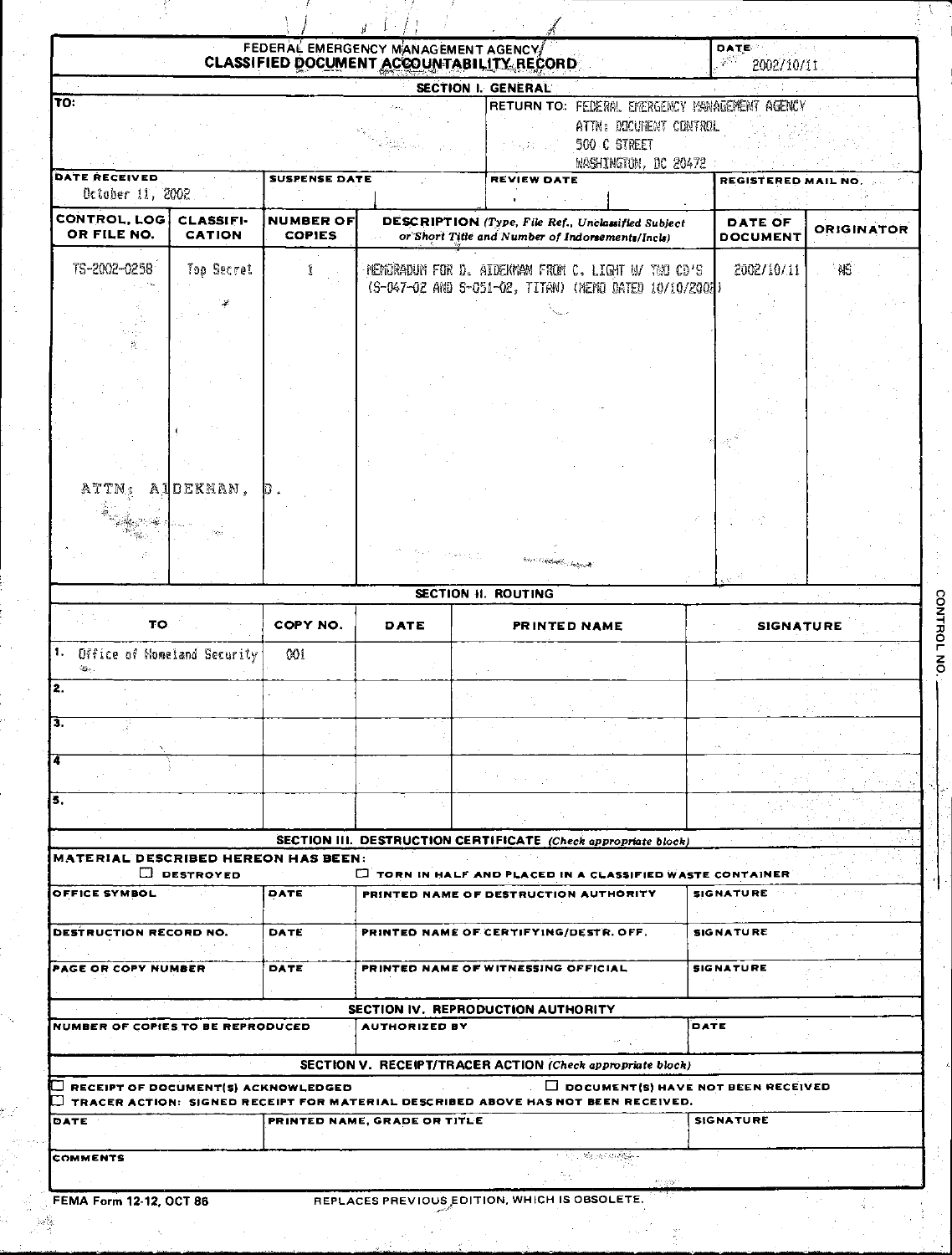|                                                                                                        |                                   |                                   | FEDERAL EMERGENCY MANAGEMENT AGENCY<br>CLASSIFIED DOCUMENT ACCOUNTABILITY RECORD |                                                                                                                                                                                              |      | DATE<br>2002/10/11                |                   |
|--------------------------------------------------------------------------------------------------------|-----------------------------------|-----------------------------------|----------------------------------------------------------------------------------|----------------------------------------------------------------------------------------------------------------------------------------------------------------------------------------------|------|-----------------------------------|-------------------|
|                                                                                                        |                                   |                                   |                                                                                  | SECTION I. GENERAL                                                                                                                                                                           |      |                                   |                   |
| TO:                                                                                                    |                                   |                                   |                                                                                  | RETURN TO: FEDERAL EMERGENCY MANAGEMENT AGENCY<br>ATTN: DOCUMENT CONTROL<br>500 C STREET                                                                                                     |      |                                   |                   |
| DATE RECEIVED                                                                                          |                                   |                                   |                                                                                  | WASHINGTON, DC 20472                                                                                                                                                                         |      |                                   |                   |
| Detaber 11, 2002                                                                                       |                                   | <b>SUSPENSE DATE</b>              |                                                                                  | REVIEW DATE                                                                                                                                                                                  |      | REGISTERED MAIL NO.               |                   |
| CONTROL, LOG<br>OR FILE NO.                                                                            | <b>CLASSIFI-</b><br><b>CATION</b> | <b>NUMBER OF</b><br><b>COPIES</b> |                                                                                  | DESCRIPTION (Type, File Ref., Unclassified Subject<br>or Short Title and Number of Indorsements/Incls)                                                                                       |      | <b>DATE OF</b><br><b>DOCUMENT</b> | <b>ORIGINATOR</b> |
| TS-2002-0258<br>Top Secret                                                                             |                                   | 1                                 |                                                                                  | MEMORADUM FOR D. AIDENMAN FROM C. LIGHT W/ TWO CD'S<br>(S-047-02 AND S-051-02, TITAN) (MEMO DATED 10/10/2002)                                                                                |      | 2002/10/11                        | N5                |
|                                                                                                        | -9                                |                                   |                                                                                  | х,                                                                                                                                                                                           |      |                                   |                   |
| 割.                                                                                                     |                                   |                                   |                                                                                  |                                                                                                                                                                                              |      |                                   |                   |
|                                                                                                        |                                   |                                   |                                                                                  |                                                                                                                                                                                              |      |                                   |                   |
|                                                                                                        |                                   |                                   |                                                                                  |                                                                                                                                                                                              |      |                                   |                   |
| ATTN:                                                                                                  | AIDEKMAN,                         | 担.                                |                                                                                  |                                                                                                                                                                                              |      |                                   |                   |
| $\alpha_{\rm DM}$ and $\gamma_{\rm DM}$ and $\alpha_{\rm DM}$                                          |                                   |                                   |                                                                                  |                                                                                                                                                                                              |      |                                   |                   |
|                                                                                                        |                                   |                                   |                                                                                  | $\hat{\sigma}^{\mu\nu} \leftarrow \delta V_{\mu\nu} \hat{\rho}^{\mu} \hat{\sigma}^{\nu} = \rho \kappa_{QCD}[\hat{\rho}]$                                                                     |      |                                   |                   |
|                                                                                                        |                                   |                                   |                                                                                  | SECTION II. ROUTING                                                                                                                                                                          |      |                                   |                   |
| TO                                                                                                     |                                   | COPY NO.                          | DATE                                                                             | PRINTED NAME                                                                                                                                                                                 |      | <b>SIGNATURE</b>                  |                   |
| 1.<br>Office of Homeland Security<br>$\mathbf{u}_{\mathrm{Q},\mathrm{b}}$<br>$\overline{\mathbf{2}}$ . |                                   | Wi                                |                                                                                  |                                                                                                                                                                                              |      |                                   |                   |
| П.                                                                                                     |                                   |                                   |                                                                                  |                                                                                                                                                                                              |      |                                   |                   |
|                                                                                                        |                                   |                                   |                                                                                  |                                                                                                                                                                                              |      |                                   |                   |
| 5.                                                                                                     |                                   |                                   |                                                                                  |                                                                                                                                                                                              |      |                                   |                   |
|                                                                                                        |                                   |                                   |                                                                                  | SECTION III. DESTRUCTION CERTIFICATE (Check appropriate block)                                                                                                                               |      |                                   |                   |
| <b>MATERIAL DESCRIBED HEREON HAS BEEN:</b>                                                             |                                   |                                   |                                                                                  |                                                                                                                                                                                              |      |                                   |                   |
| OFFICE SYMBOL                                                                                          | D DESTROYED                       | DATE                              |                                                                                  | <b>C TORN IN HALF AND PLACED IN A CLASSIFIED WASTE CONTAINER</b><br>PRINTED NAME OF DESTRUCTION AUTHORITY                                                                                    |      | <b>SIGNATURE</b>                  |                   |
| DESTRUCTION RECORD NO.                                                                                 |                                   | <b>DATE</b>                       |                                                                                  | PRINTED NAME OF CERTIFYING/DESTR. OFF.                                                                                                                                                       |      | <b>SIGNATURE</b>                  |                   |
| <b>PAGE OR COPY NUMBER</b>                                                                             |                                   | DATE                              |                                                                                  | PRINTED NAME OF WITNESSING OFFICIAL                                                                                                                                                          |      | SIGNATURE                         |                   |
| NUMBER OF COPIES TO BE REPRODUCED                                                                      |                                   |                                   | <b>AUTHORIZED BY</b>                                                             | SECTION IV. REPRODUCTION AUTHORITY                                                                                                                                                           | DATE |                                   |                   |
|                                                                                                        |                                   |                                   |                                                                                  |                                                                                                                                                                                              |      |                                   |                   |
| → RECEIPT OF DOCUMENT{S} ACKNOWLEDGED                                                                  |                                   |                                   |                                                                                  | SECTION V. RECEIPT/TRACER ACTION (Check appropriate block)<br>DOCUMENT(S) HAVE NOT BEEN RECEIVED<br>$\Box$ tracer action: signed receipt for material described above has not been received. |      |                                   |                   |
| DATE                                                                                                   |                                   |                                   | PRINTED NAME, GRADE OR TITLE                                                     |                                                                                                                                                                                              |      | <b>SIGNATURE</b>                  |                   |

FEMA Form 12-12, OCT 86

 $\hat{\theta}$ 

 $\mathcal{A}_\mathbf{a}$ 

CONTROL NO.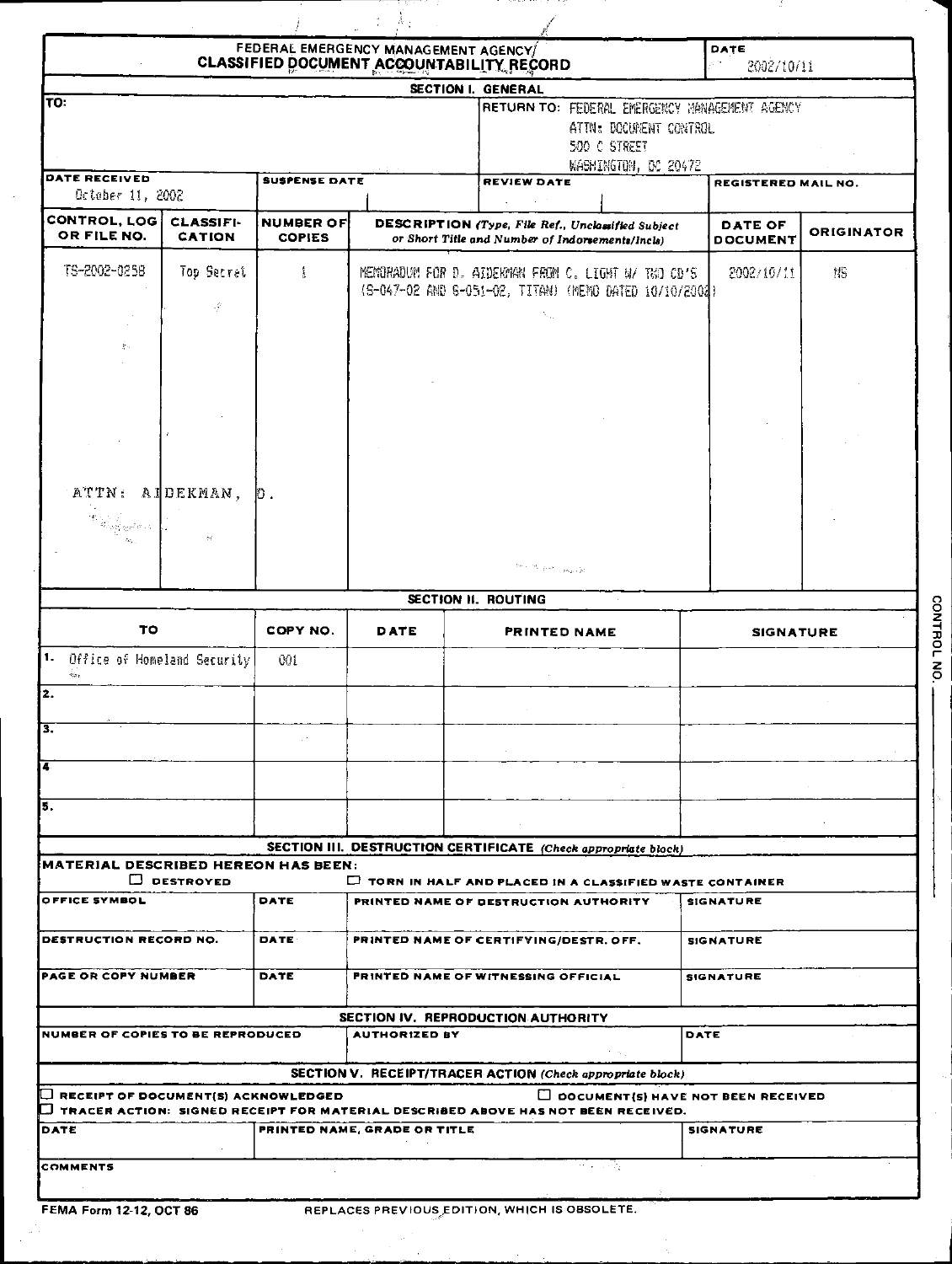# Withdrawal Marker The George W. Bush Library

| <b>FORM</b> | <b>SUBJECT/TITLE</b>                                      | <b>PAGES</b> | DATE                | <b>RESTRICTION(S)</b> |
|-------------|-----------------------------------------------------------|--------------|---------------------|-----------------------|
| Memorandum  | [Memorandum] - To: David Aidekman - From: Catherine Light |              | $10/10/2002$ Pl/bl; |                       |

### **This marker identifies the original location of the withdrawn item listed above. For a complete list of items withdrawn from this folder, see the Withdrawal/Redaction Sheet at the front of the folder.**

COLLECTION: Homeland Security Council SERIES: Falkenrath, Richard - Confidential Files FOLDER TITLE: PEADS (Presidential Emergency Action Documents) FRCID: 38724 OANum.: CF 0152 **NARA Num.:** 155

FOIA ID and Segment: 2015-0067-F

#### **RESTRICTION** CODES

Presidential Records Act - (44 U.S.C. 2204(a))

Pt National Security Classified Information [(a)(l) of the PRA]

- P2 Relating to the appointment to Federal office ((a)(2) of the PRA]
- P3 Release would violate a Federal statute  $[(a)(3)$  of the PRA]
- P4 Release would disclose trade secrets or confidential commercial or financial information [(a)(4) of the PRA)
- PS Release would disclose confidential advise between the President and his advisors, or between such advisors (a)(S) of the PRA)
- P6 Release would constitute a clearly unwarranted invasion of personal privacy ((a)(6) of the PRA)
- PRM. Personal record misfile defined in accordance with 44 U.S.C. 2201(3).

Deed of Gift Restrictions

- A. Closed by Executive Order 13526 governing access to national security information.
- B. Closed by statute or by the agency which originated the document.
- C. Closed in accordance with restrictions contained in donor's deed of gift.

b(l) National security classified information ((b)(l) of the FOIA)

Freedom of Information Act - [5 U.S.C. 552(b))

- b(2) Release would disclose internal personnel rules and practices of an agency  $[(b)(2)$  of the FOIA $]$
- b(3) Release would violate a Federal statute ((b)(3) of the FOIA)
- b(4) Release would disclose trade secrets or confidential or financial information  $[(b)(4)$  of the FOIA]
- b(6) Release would constitute a clearly unwarranted invasion of personal privacy  $|(b)(6)$  of the FOIA]
- b(7) Release would disclose information compiled for law enforcement purposes [(b)(7) of the FOIA]
- b(S) Release would disclose information concerning the regulation of financial institutions {(b)(S) of the FOIA)
- b(9) Release would disclose geological or geophysical information concerning wells ((b)(9) of the FOIA)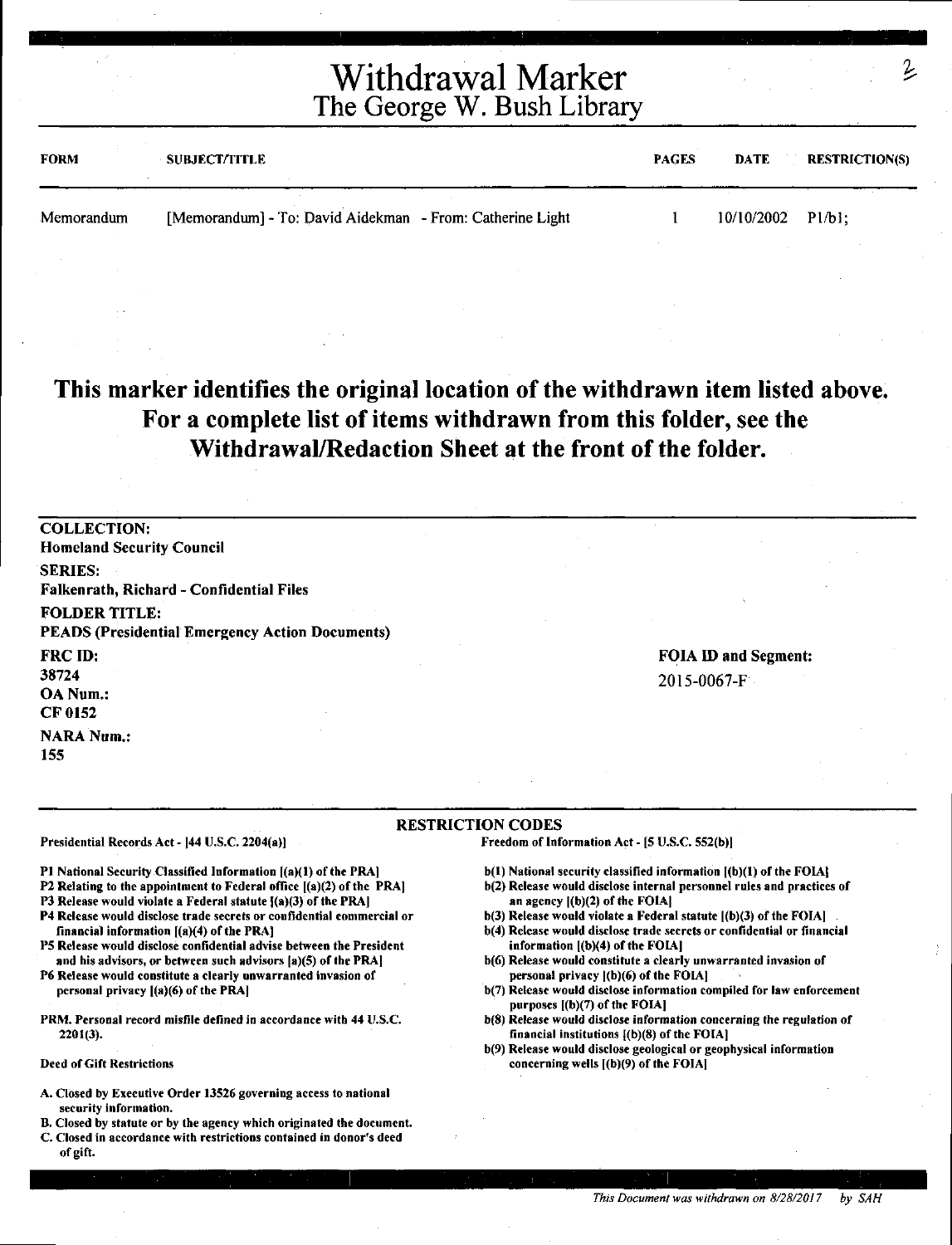## Withdrawal Marker The George W. Bush Library

| <b>FORM</b> | <b>SUBJECT/TITLE</b>                                                                    | <b>PAGES</b> | <b>DATE</b> | <b>RESTRICTION(S)</b>     |
|-------------|-----------------------------------------------------------------------------------------|--------------|-------------|---------------------------|
| CD          | Presidential Emergency Action Documents (PEADS) - PEADs 1989<br>(Exemplar 3) Copy 1.doc | 430          | 04/1989     | P1/b1; P5;<br>Transferred |

### **This marker identifies the original location of the withdrawn item listed above. For a complete list of items withdrawn from this folder, see the Withdrawal/Redaction Sheet at the front of the folder.**

| <b>COLLECTION:</b><br><b>Homeland Security Council</b>                         |                                     |
|--------------------------------------------------------------------------------|-------------------------------------|
| <b>SERIES:</b><br><b>Falkenrath, Richard - Confidential Files</b>              |                                     |
| <b>FOLDER TITLE:</b><br><b>PEADS (Presidential Emergency Action Documents)</b> |                                     |
| FRC ID:<br>38724<br>OA Num.:<br>CF 0152                                        | FOIA ID and Segment:<br>2015-0067-F |
| <b>NARA Num.:</b><br>155                                                       |                                     |

#### RESTRICTION CODES

Freedom of Information Act- (S U.S.C. 5S2(b)]

P1 National Security Classified Information  $[(a)(1)$  of the PRA]

Presidential Records Act - [44 U.S.C. 2204(a)]

- P2 Relating to the appointment to Federal office ((a)(2) of the PRA)
- P3 Release would violate a Federal statute ((a)(3) of the PRA)
- P4 Release would disclose trade secrets or confidential commercial or financial information ((a)(4) of the PRA)
- PS Release would disclose confidential advise between the President and his advisors, or between such advisors (a)(S) of the PRAJ
- P6 Release would constitute a clearly unwarranted invasion of personal privacy l(a)(6) of the PRAJ
- PRM. Personal record misfile defined in accordance with 44 U.S.C. 2201(3).
- Deed of Gift Restrictions
- A. Closed by Executive Order 13S26 governing access to national security information.
- B. Closed by statute or by the agency which originated the document.
- C. Closed in accordance with restrictions contained in donor's deed of gift.
- b(l) National security classified information [(b)(l) of the FOIAJ
- b(2) Release would disclose internal personnel rules and practices of an agency  $[(b)(2)$  of the FOIA]
- b(3) Release would violate a Federal statute ((b)(3) of the FOIAJ
- b(4) Release would disclose trade secrets or confidential or financial information [(b)(4) of the FOIAJ
- b(6) Release would constitute a clearly unwarranted invasion of personal privacy ((b)(6) of the FOIAJ
- b(7) Release would disclose information compiled for law enforcement purposes [(b)(7) of the FOIA]
- b(8) Release would disclose information concerning the regulation of financial institutions [(b)(8) of the FOIAJ
- b(9) Release would disclose geological or geophysical information concerning wells ((b)(9) of the FOIA)